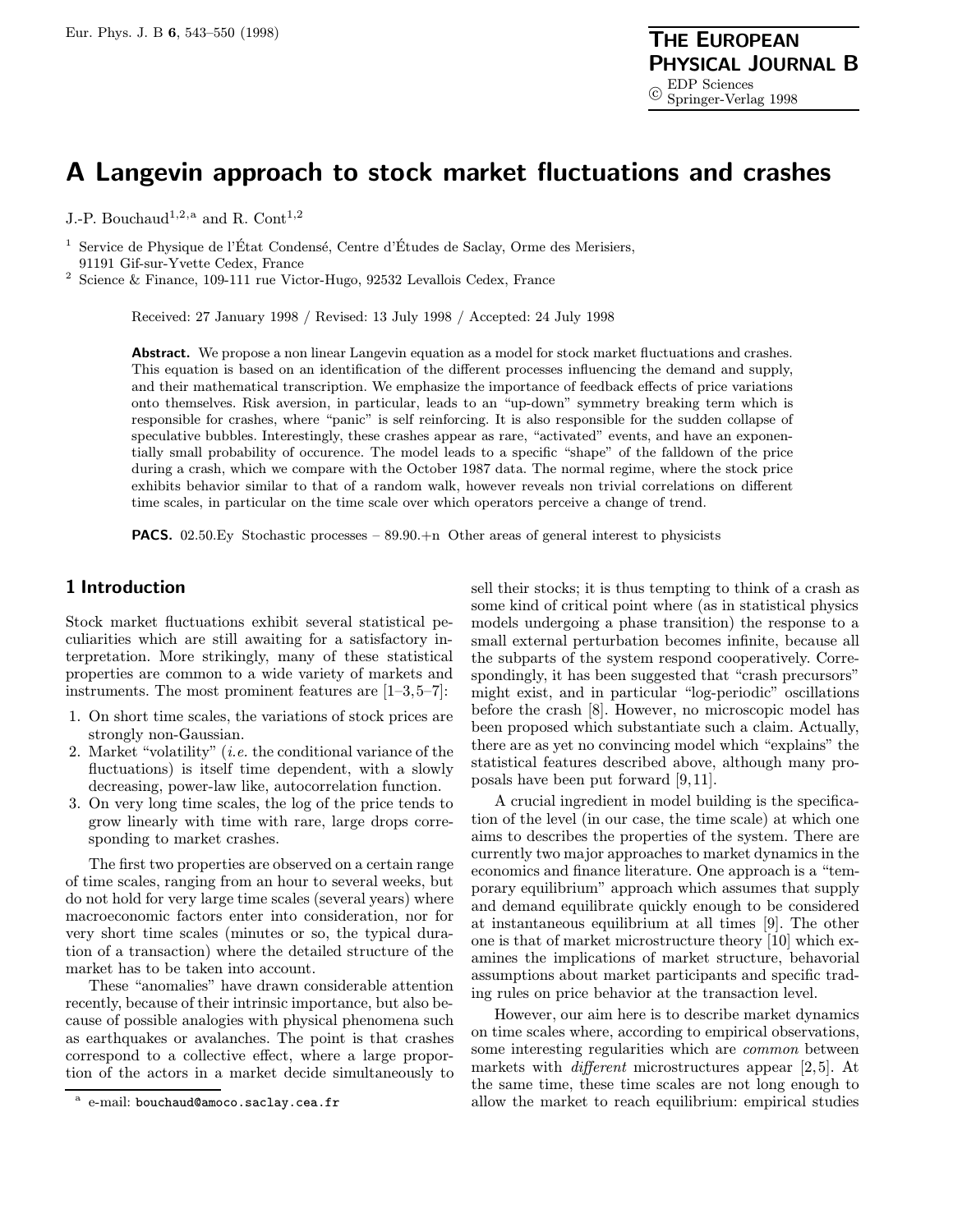show that at intraday time scales there is an imbalance between supply and demand [4]. The level of description adopted here is therefore intermediate between the macroeconomic level which is that of the market equilibrium models [9] and the individual agent level which is that of the market microstructure theory [10].

The aim of this paper is to propose an alternative description of the dynamics of speculative markets with a simple Langevin equation. This equation is built from general arguments, encapsulating what we believe to be the essential ingredients; in particular, the feedback of the price fluctuations on the behaviour of the market participants. We try to motivate as much as possible each term in the equation, and the value of the corresponding parameters is estimated by comparing with empirical data. Our basic idea is that although a reasonably simple description of each individual market participant is impossible in quantitative terms, the collective behavior of the market and its impact on the price in particular can be represented in statistical terms by a stochastic dynamical equation with a few number of terms. Our approach is in the spirit of many phenomenological, "Landau-like" approaches to physical phenomena [12].

#### 2 A phenomenological Langevin equation

We denote the price of the stock at time t as  $x(t)$ . At any given instant of time, there is an instantaneous demand  $\phi_{+}(t)$  and an instantaneous supply  $\phi_{-}(t)$  for the asset. The first dynamical equation describes the effect of an offset between supply and demand, which tends to push the price up (if  $\phi_+ > \phi_-$ ) or down in the other case. In general, one can write a relation between the instantaneous return  $u(t)$  and the excess demand  $\Delta\phi$  of the type

$$
\frac{dx}{dt} = u(t) = \mathcal{F}(\Delta\phi) \qquad \Delta\phi := \phi_+ - \phi_- \qquad (1)
$$

where  $\mathcal F$  is an increasing function, such that  $\mathcal F(0) = 0$ . In the following, we will frequently assume that  $\mathcal F$  is linear (or else that  $\Delta\phi$  is small enough to be satisfied with the first term in the Taylor expansion of  $\mathcal{F}$ ), and write

$$
u(t) = \frac{\Delta \phi}{\lambda} \tag{2}
$$

where  $\lambda$  is a measure of *market depth i.e.* the excess demand required to move the price by one unit. When  $\lambda$  is high, the market can "absorb" supply/demand offsets by very small price changes. Now, we try to construct a dynamical equation for the supply and demand separately. Consider for example the number of buyers  $\phi_+$ . Between t and  $t + dt$ , a certain fraction of those get their deal and disappear (at least temporarily). This deal is usually ensured by *market makers*, which act as intermediaries between buyers and sellers. The role of market markers is to absorb the demand (and supply) even if these do not match perfectly. Of course, the market makers will absorb buy orders more quickly if they know that the number of sellers is high, and *vice versa*. (In a non-centralized market, orders are satisfied when a buyer meets a seller, which is all the more probable if there are larger numbers of buy orders and sell orders on the market.) The simplest way to model this effect is by taking a number of orders satisfied per unit time proportional to the number of buy (and sell) orders present on the market at time  $t$ . The effect of absorption of orders by the market (mm) can thus be modelled as:

$$
\left. \frac{d\phi_{\pm}}{dt} \right|_{MM} = -\varGamma_{\pm}(\phi_{\mp})\phi_{\pm} \tag{3}
$$

where  $\Gamma$  are rates (inverse time scales). We assume that market makers act symmetrically, *i.e.*, that  $\Gamma_+ = \Gamma_-$ . To lowest order in  $\phi$ , we write:

$$
\Gamma(\phi) = \gamma + \gamma' \phi + \dots \tag{4}
$$

On liquid markets, the time scale  $1/\gamma$  before which a deal is reached is short; typically a few minutes or less (see also below for another interpretation of  $1/\gamma$ ).

There are several other effects which must be modeled to account for the time evolution of supply and demand. One is the spontaneous (SP) appearance of new buyers (or sellers), under the influence of new information, individual need for cash, or particular investment strategies. This gives rise to a variation in supply and demand, which we model as the sum of a trend and a random term:

$$
\left. \frac{d\phi_{\pm}}{dt} \right|_{SP} = m_{\pm}(t) + \eta_{\pm}(t) \tag{5}
$$

where  $\eta_{\pm}$  have zero mean, and a short correlation time  $\tau_c$ .  $m_{\pm}$  is the average increase of demand (or supply), which actually also depends on time through the time dependent anticipated return  $R(t)$  and the anticipated risk  $\Sigma(t)$ . It is quite clear that both these quantities are constantly reestimated by the market participants, with a strong influence of the recent past. For example, "trend followers" extrapolate a local trend into the future. On the other hand, "fundamental analysts" estimate what they believe to be the intrinsic value of the stock; if the observed price is above this "true" value, the anticipated trend is reduced, and vice versa. An important empirical fact is that since the information on the "true" value is obviously incomplete, the past price fluctuations themselves are often considered as containing some information, at least on what other market participants anticipate. In mathematical terms, these effects can be represented as:

$$
R(t) = R_0 + \alpha \overline{u} - k(x - x_0);
$$
  

$$
\overline{u} = \int_{-\infty}^{t} dt' K_R(t - t') u(t')
$$
 (6)

where  $K_R$  is a normalized kernel *(i.e.* of integral one) defining how the past local trend  $\overline{u}$  is measured by the agents. The coefficient  $\alpha$  measures the impact of the observed recent trend on the anticipated return. One actually expects  $\alpha$  to depend on  $\overline{u}$ , and to be larger for negative  $\overline{u}$  than for positive  $\overline{u}$ : loosing money is worse than not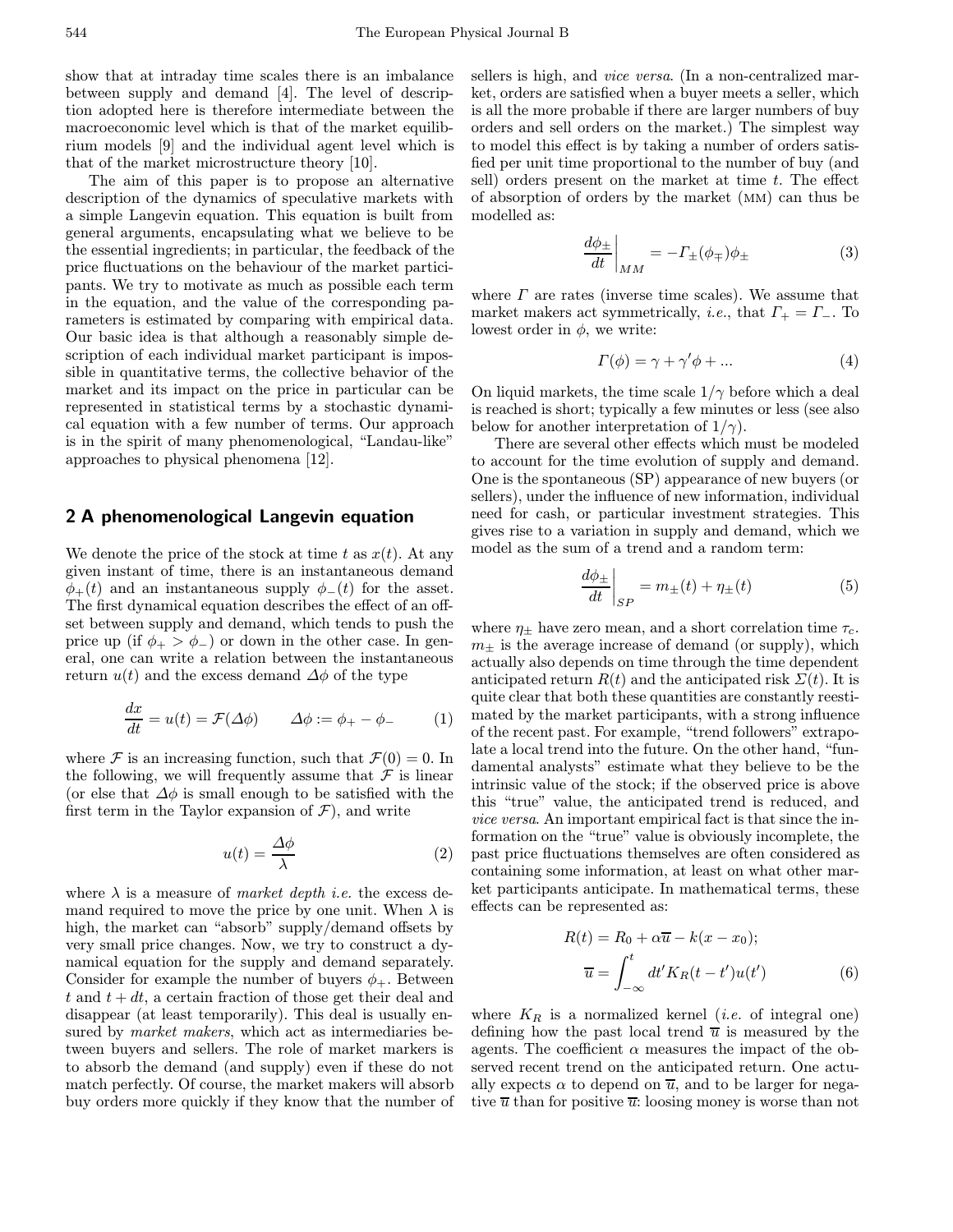gaining as much as one could have had. We shall therefore write:  $\alpha = a - a'\overline{u}$  in the following. Finally k is a meanreversion force, towards an average (over the fundamental analysts) "true price"  $x_0$ <sup>1</sup>.

Similarly, agents use past variations of the price to infer a "volatility" parameter for the asset, indicative of its riskiness. Typically such a parameter is calculated as a short-term historical standard deviation of returns<sup>2</sup>

$$
\Sigma(t) = \Sigma_0 + \beta \overline{u^2}; \qquad \overline{u^2} = \int_{-\infty}^t dt' K_{\Sigma}(t - t')[u(t')]^2.
$$
\n(7)

The higher the volatility of the asset (as perceived by the market), the lower will be the demand of a risk averse investor for this asset: market excess demand will thus be a decreasing function of volatility. The simplest functional form for the dependence of excess demand on volatility is thus a decreasing affine function. Correspondingly, expanding  $m_{\pm}(R, \Sigma)$  to lowest order, one has:

$$
m_{\pm} = m_{0\pm} + \alpha_{\pm}\overline{u} + \beta_{\pm}\overline{u^2} - \kappa_{\pm}(x - x_0)
$$
 (8)

where the signs of the different coefficients are set by the observation that  $m_+$  is an increasing function of anticipated return R and a decreasing function of risk  $\Sigma$ , and *vice versa* for  $m_$ . Equation (8), with  $\alpha_+$  expanded to first order in  $\overline{u}$ , contains all the terms to order  $u^2$  which arise if one assumes that the agents try to reach a trade-off between risk and return: the demand for an asset decreases if is recent evolution shows high volatility and increases if it shows an upward trend. This is the case for example if the investors follow a mean-variance optimisation scheme [13], with adaptive estimates of risk  $\Sigma(t)$  and return  $R(t)$ .

Yet another contribution to the change of demand and supply, which has a similar structure, comes from the existence of option markets, where traders hedge their option positions by buying or selling the underlying stock. The Black-Scholes rule for hedging relates the number of stock to be held to the price of the underlying by a non linear formula [14]. A change of price thus leads to an increase in the demand or supply which can also be represented by  $\alpha_{\pm}$  and  $\beta_{\pm}$  type of terms, reflecting an average of the socalled " $\Delta$ "'s' and the "γ"s' of the different options [14]. In particular, the Black-Scholes hedging strategy is a positive feedback strategy of the trend following type; actually, the 1987 crash is often attributed (at least in part) to the automatic use of the Black-Scholes hedging strategy, which automatically generates sell orders when the value of the stock goes down (portfolio insurance)[14].

We are now in position to write an equation for the supply/demand offset  $\Delta\phi$  by summing all these different contributions:

$$
\frac{d\Delta\phi}{dt} = -\gamma\Delta\phi + m_0 + a\overline{u} - a'\overline{u}^2
$$

$$
-b\overline{u^2} - k(x - x_0) + \eta(t)
$$
(9)

with  $a, a', b, k > 0$ . Note in particular that  $a', b > 0$  reflects the fact that agents are risk averse, and that an increase of the local volatility always leads to negative contribution to  $\Delta\phi$ . This feature will be crucial in the following. For definiteness, we will consider  $\eta$  to be Gaussian white noise and normalize it as:

$$
\langle \eta(t)\eta(t')\rangle = 2\lambda^2 D\delta(t - t')\tag{10}
$$

where D measure the susceptibility of the market to the random external shocks, typically the arrival of information. In principle, D should also depend on the recent history, reflecting the fact that an increase in volatility induces a stronger reactivity of the market to external news. In the same spirit as above, one could thus write:

$$
D = D_0 + D_1 \overline{u^2} \tag{11}
$$

For simplicity, we will neglect the influence of  $D_1$  in the following sections, but comment on its effect in the concluding section.

Finally, let us note that equation (9) can be extended to allow for agents with different reaction times. For example, the term  $a \int_{-\infty}^{t} dt' K_R(t - t') u(t')$  can be generalized as:

$$
\sum_{i} a_i \int_{-\infty}^t dt' K_R^i(t - t') u(t')
$$
 (12)

where the  $K_R^i$  have different ranges which can reflect the fact that there exists several population of traders with different time horizons. Note that  $a_i < 0$  corresponds to contrarian traders.

## 3 Analysis of the linear theory Liquid vs. illiquid markets

Let us consider the linear "risk neutral" case where  $a' =$  $b = 0$ . For simplicity, we will assume in the following that  $K_R(t) = \Gamma \exp(-\Gamma t)$ , and first consider the local limit where  $\Gamma$  is much larger that  $\gamma$  (short memory time). In this case, the equation for  $x$  becomes that of an harmonic oscillator <sup>3</sup>:

$$
\frac{d^2x}{dt^2} + \left(\gamma - \frac{a}{\lambda}\right)\frac{dx}{dt} + \frac{k}{\lambda}(x - \tilde{x}_0) = \frac{1}{\lambda}\eta(t) \tag{13}
$$

where  $m_0$  has been absorbed into a redefinition of  $\tilde{x}_0 :=$  $x_0 + m_0/k$ . For liquid markets, where  $\lambda$  and  $\gamma$  are large

Note that  $x_0$  is actually itself time dependent, although its evolution in general takes place over rather long time scales (months/years).

<sup>2</sup> In principle, a long term average return squared should be substracted from equation (7). This correction is however negligible since fluctuations are in general much larger than average trends.

In an oral seminar given in Jussieu in June 1997, Doyne Farmer also presented a second-order equation for the price. We are not aware of the existence of a written version, and do not know to what extend his analysis is similar to ours.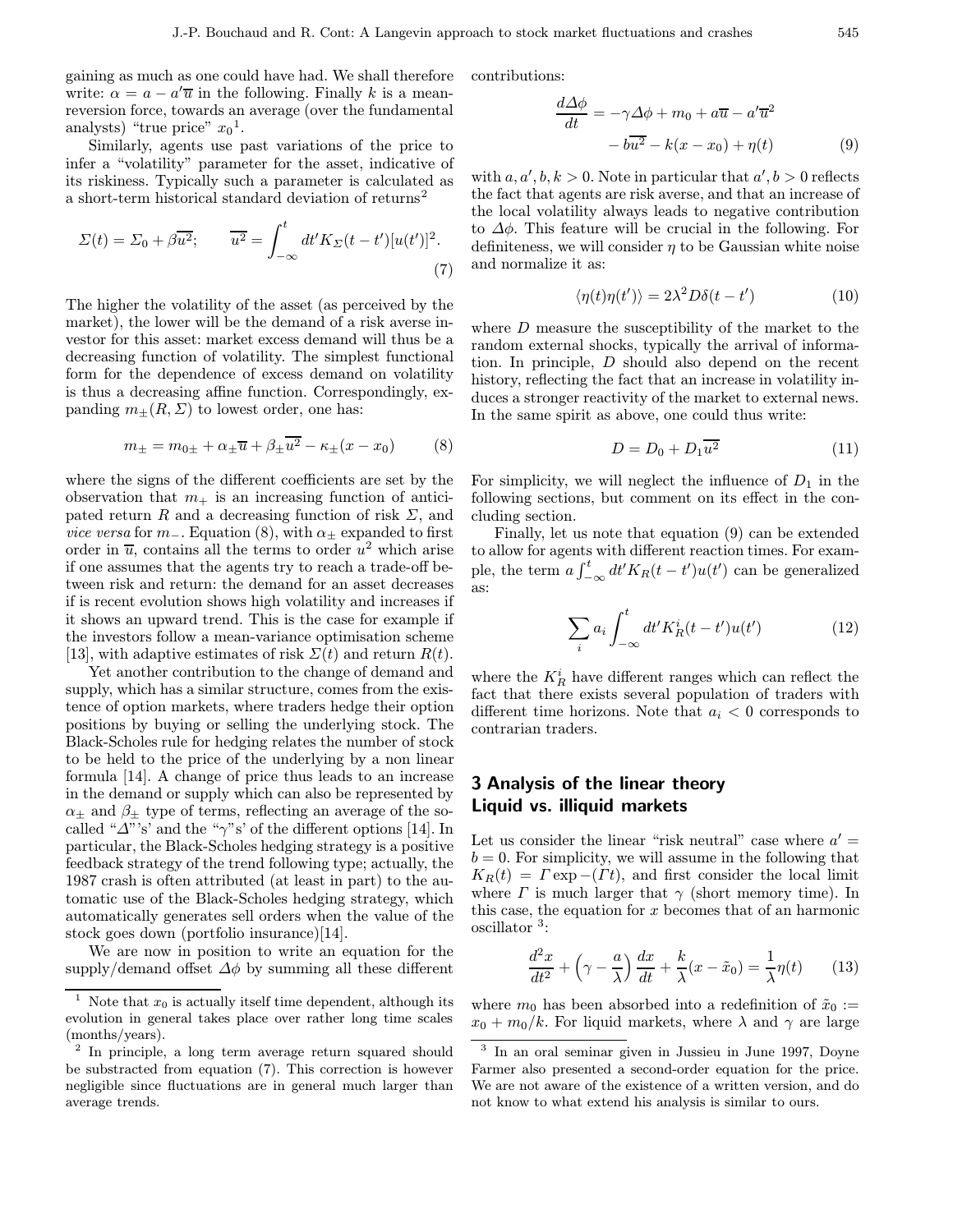enough, the "friction" term  $\tilde{\gamma} := \gamma - a/\lambda$  is positive. In this case the market is stable, and the price oscillates around an equilibrium value  $\tilde{x}_0$ , which is higher than the average fundamental price if the spontaneous demand is larger than the spontaneous supply (*i.e.*  $m_0$  is positive), as expected when the overall economy grows. One can also compute the time correlation function of the price fluctuations. The important parameter is:

$$
\epsilon := \frac{k}{\lambda \tilde{\gamma}^2} \,. \tag{14}
$$

For liquid markets,  $\epsilon \ll 1$ . The correlation is found to be the sum of two exponentials, with correlation times  $\tau_1, \tau_2$ :

$$
\tau_1 \simeq \frac{1}{\tilde{\gamma}} \qquad \tau_2 \simeq \frac{\tau_1}{\epsilon} \tag{15}
$$

and amplitudes  $\mathcal{A}_{1,2}$  such that  $\mathcal{A}_2 \simeq \epsilon^2 \mathcal{A}_1$ . Thus, on a time scale  $\tau_1$ , the correlation function falls to a very small value  $\sim \epsilon^2$ . This allows one to identify  $\tau_1$  with the correlation time observed on liquid markets, which is of the order of several minutes [2], thereby fixing the order of magnitude of  $\tau_1^{-1} = \tilde{\gamma} \simeq \gamma$ . Thus, on time scales such that  $\tau_1 \ll t \ll$  $\tau_2$ , the stock price behaves as a simple biased random walk with volatility  $\sigma^2 = 2D\tau_1^2$ , before feeling the confining effect of the "fundamental" price. Since the fundamental price is surely not known to better than  $-$  say  $-10\%$ , and that the typical variation of the price of a stock is also around 10% per year, it is reasonable to assume that the time scale  $\tau_2$  beyond which "fundamental" effects (as represented by the harmonic term) play a role is of the order of a year <sup>4</sup>. This leads to  $\epsilon \simeq 10^{-4}$ . Hence, for liquid markets, the role of the confining term can probably be neglected, at least on short time scales.

The situation is rather different for illiquid markets, or when trend following effects are large, since  $\tilde{\gamma}$  can be negative. In this case, the market is unstable, with an exponential rise or decay of the stock value, corresponding to a speculative bubble. However, in this case,  $dx/dt$  grows with time and it soon becomes untenable to neglect the higher order terms, in particular the risk aversion terms proportional to  $a', b$ . We will comment on this case below. Let us however start by analyzing the role of  $b$  for liquid markets for which, as explained above, it is reasonable to set  $k = 0$ .

## 4 Risk aversion induced crashes as activated events

Still focusing on the limit where the memory time  $\Gamma^{-1}$  is very small <sup>5</sup>, one finds the following non linear Langevin

 **Effective Potential**



Fig. 1. Shape of the effective potential  $V(u)$ . For liquid markets,  $\tilde{\gamma} > 0$  and  $V(u)$  is minimum for  $u \propto m_0$ . For illiquid markets, or when the "trend following" effect is large, the minimum moves to to positive value unrelated to  $m_0$ . The interesting point is the presence of a potential barrier, separating a normal random walk like regime from a crash regime.

equation for the instantaneous return  $u(t)$ :

$$
\frac{du}{dt} = \frac{m_0}{\lambda} - \tilde{\gamma}u - \frac{b}{\lambda}u^2 + \frac{1}{\lambda}\eta(t) \equiv -\frac{\partial V}{\partial u} + \frac{1}{\lambda}\eta(t). \quad (16)
$$

This equation represents the evolution of the position  $u$  of a viscous fictitious particle in a potential  $V(u)$  represented in Figure 1.

In order to keep the mathematical form simple, we set the average trend  $m_0/\lambda$  to zero (no net average offset between spontaneous demand and spontaneous supply); this does not qualitatively change the following picture, unless  $m_0$  is negative and large (in which case  $V(u)$  looses its minimum). The potential  $V(u)$  can then be written as:

$$
V(u) = \frac{\tilde{\gamma}}{2}u^2 + \frac{b}{3\lambda}u^3\tag{17}
$$

which has a local minimum for  $u = 0$ , and a local maximum for  $u^* = -\lambda \tilde{\gamma}/b$ , beyond which the potential plumets to  $-\infty$ . The "barrier height"  $V^*$  separating the stable region around  $u = 0$  from the unstable region is given by:

$$
V^* = V(u^*) - V(0) = \frac{\tilde{\gamma}u^{*2}}{6} \,. \tag{18}
$$

<sup>&</sup>lt;sup>4</sup> Beyond the year time scale, however, the evolution of  $x_0$ itself cannot be neglected.

<sup>&</sup>lt;sup>5</sup> We assume in the following that  $K_{\Sigma} = K_R$ ; note that in this limit the coefficient  $a'$  can be absorbed in a redefinition of b.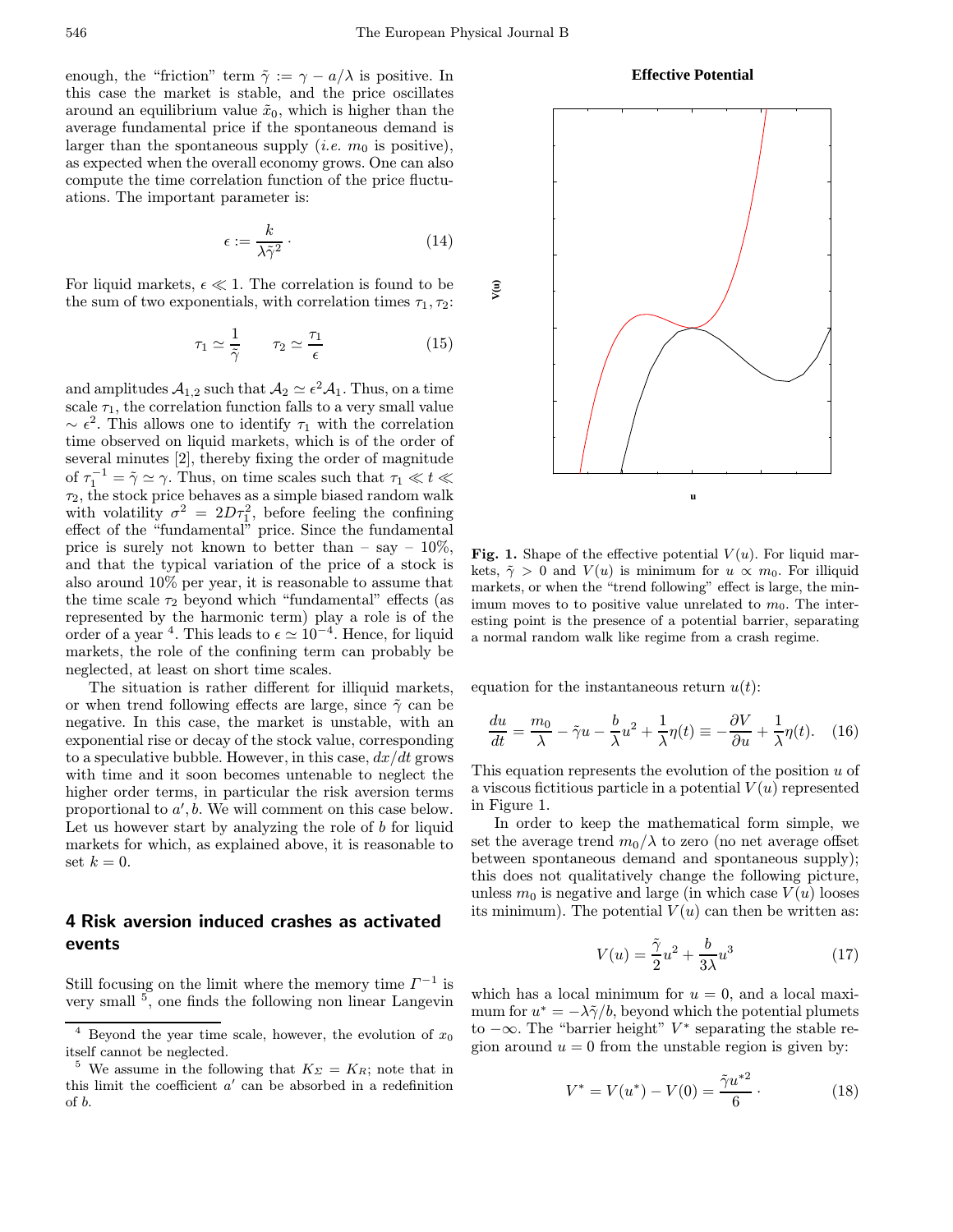350

The nature of the motion of  $u$  in such a potential is the following: starting at  $u = 0$ , the particle has a random harmonic-like motion in the vicinity of  $u = 0$  until an "activated" event  $(i.e.$  driven by the noise term) brings the particle near  $u^*$ . Once this barrier is crossed, the fictitious particle reaches  $-\infty$  in finite time. In financial terms, the regime where u oscillates around  $u = 0$  and where b can be neglected, is the "normal" random walk regime discussed in the previous paragraph. (Note that the random walk is biased when  $m_0 \neq 0$ .) This normal regime can however be interrupted by "crashes", where the time derivative of the price becomes very large and negative, due to the risk aversion term b which enhances the drop in the price. The point is that these two regimes can be clearly separated since the average time  $t^*$  needed for such crashes to occur can be exponentially long, since it is given by the classical Arrhenius-Kramers formula [15,16]:

$$
t^* = 2\pi\tau_1 \exp\left(\frac{V^*}{D}\right) = \frac{2\pi}{\gamma} \exp\left(\frac{u^{*2}\tau_1}{3\sigma^2}\right) \qquad (19)
$$

where D is the variance of the noise  $\eta$  and  $\tau_1 = 1/\tilde{\gamma}$ . Taking  $t^* = 10$  years,  $\sigma = 1\%$  per day, and  $\tau_1 = 10$  minutes, one finds that the characteristic value  $u^*$  beyond which the market "panics" and where a crash situation appears is of the order of  $-1\%$  in ten minutes, which not unreasonable. The ratio appearing in the exponential can also be written as the square of  $u^* \tau_1/\sigma \sqrt{\tau_1}$ ; it thus compares the value of what is considered to be an anomalous drop on the correlation time  $(u^*\tau_1)$  to the "normal" change over this time scale  $(\sigma \sqrt{\tau_1})$ .

Note that in this line of thought, a crash occurs because of an improbable succession of unfavorable events, and not due to a single large event in particular. Furthermore, there are no "precursors" (characteristic patterns observed before the crash): before u has reached  $u^*$ , it is impossible to decide whether it will do so or whether it will quietly come back in the "normal" region  $u \approx 0$ . Note finally that an increase in the liquidity factor  $\gamma$  reduces the probability of crashes. This is related to the stabilizing role of market makers, which appears very clearly.

An interesting prediction concerns the behaviour of the price once one enters the crash regime  $i.e.$  once u becomes larger (in absolute value) than  $u^*$ . Neglecting the noise term, one finds that the stock price is given by:

$$
x(t) = x^* + \frac{\lambda}{b} \ln \left[ \exp(\tilde{\gamma}(t_f - t)) - 1 \right]
$$
 (20)

which diverges logarithmically towards  $-\infty$  when t reaches a final time  $t_f$ . Of course, in practice, this divergence is not real since when the price becomes too low, other mechanisms, which we have not taken into account in the model, come into play. One thus expects that some external mechanism interrupts the crash, which in the Langevin language, correspond to a "reinjection" of the particle around  $u = 0$ . Formula (20) is compared in Figure 2 to the observed price of the S&P index during the 1987 October crash, where we have fixed  $t_f$  to be the time when the price reaches its minimum. This leads to



 **Crash of the S&P in 1987 From Oct 15, 14.20 to Oct 20, 16.30**

Fig. 2. Evolution of the New-York S&P index during the 1987 October crash. The dotted line is a fit with the noiseless formula (20), where  $t_f$  is taken to be the time when the index reached its minimum. At this point, our model certainly breaks down, since other effects, not taken into account in the present approach, come into play. This fit thus does not really probe the logarithmic divergence, but is useful to fix the values of  $\tilde{\gamma}$ and  $\lambda/b$ .

 $\tilde{\gamma} = 4.5 \times 10^{-3}$  (in minutes<sup>-1</sup>) and  $\lambda/b = 12.9$  (S&P) points), from which we estimate  $u^* = 3.5$  S&P points per hour (more than  $1\%$  per hour). The last figure is not unreasonable; however, the order of magnitude found for  $\tilde{\gamma}$ is much smaller than expected, on the basis that  $\tau_1$  is ten minutes or so. We shall come back to this point below, in Section 6.

## 5 Illiquid markets: speculative bubbles and collapse

Suppose now that the trend following tendency is strong so that  $\tilde{\gamma}$  < 0. The potential  $V(u)$  has a minimum for  $u = u^*$  which is now *positive*, and a maximum for  $u = 0$ . The price increment  $u$  oscillates around a positive value unrelated to  $m_0$ , which means that there is a non zero trend not based on true growth but entirely induced by the fact that a price increase motivates more people to buy – this is called a speculative bubble. After a time t, the price has risen on average by an amount  $u^*t$ .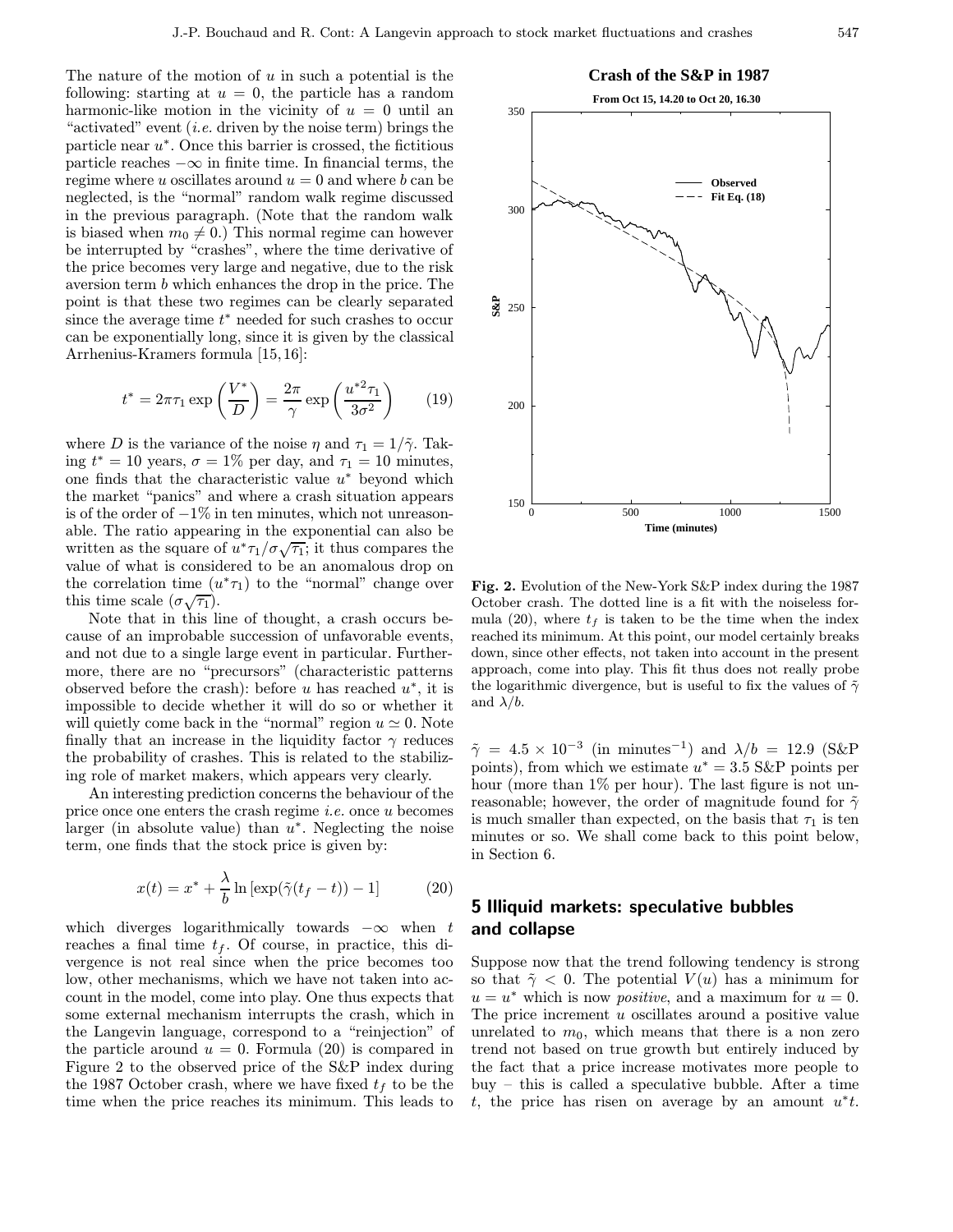If this increase is too large, it becomes illegitimate to neglect the role of the "fundamental" price  $x_0$ . The full potential in which u evolves is actually given by  $V(u)$  +  $k(x-x_0)u/\lambda$ . It is easy to see that this potential has a local minimum (which leads to the above sustained growth) only when:

$$
\tilde{\gamma}^2 > 4\frac{kb}{\lambda^2}(x - x_0) \tag{21}
$$

but that this minimum disappears for larger values of  $x$  $x_0$ . Assuming that  $x(t = 0) = x_0$ , we thus find a time  $t_b$ where the bubble has to collapse, since the (metastable) equilibrium around  $u^*$  is no longer present. The lifetime of the bubble is given by:

$$
t_b \simeq \frac{a - \lambda \gamma}{k} \,. \tag{22}
$$

As could be expected, the stronger the "spring" term  $k$ pulling the price back towards the fundamental value  $x_0$ , the shorter will be the duration of speculative bubbles. This spring term may be interpreted as proportional to the fraction of "fundamentalists" in the market.

## 6 Memory effects

Up to now, we have assumed that the impact of a change of price on the behaviour of the market participants was instantaneous, *i.e.* that the kernels  $K_R$  and  $K_\Sigma$  used to estimate the average return and risk have a typical memory time shorter than any other time scale in the problem, in particular  $\gamma^{-1}$ . Since we have argued that  $\gamma^{-1}$  is of the order of a few minutes on liquid markets, this assumption is not very realistic: it is more reasonable to assume that agents judge the evolution of risk and return on longer time scales, at least several days. We are thus actually in the opposite limit where  $\Gamma \ll \gamma$ . Fortunately the case of an exponential memory kernel still leads to a tractable model, provided  $a' = 0$ . It is easy to show that the dynamical equation now reads:

$$
\frac{d^2u}{dt^2} = -(\gamma + \Gamma)\frac{du}{dt} - \Gamma\left[\frac{m}{\lambda} - \tilde{\gamma}u - \frac{b}{\lambda}u^2\right] \n+ \frac{1}{\lambda}\left[\Gamma\eta(t) + \frac{d\eta}{dt}\right]
$$
\n(23)

which indeed leads back to equation (16) in the limit  $\Gamma \to \infty$ . Equation (23) governs the evolution of a massive particle in the very same potential as the one above (Fig. 1). One can show that in this case, for  $b = m_0 = 0$ , and in the limit where  $\Gamma \ll \gamma$ , the correlation function of the increment  $u$  is given by:

$$
\langle u(t)u(t')\rangle = \sigma^2 \left[ (\tilde{\gamma}^2 + \tilde{\gamma}\tilde{\Gamma}) \exp(-\gamma|t - t'|) + (\tilde{\Gamma}^2 + \tilde{\gamma}\tilde{\Gamma}) \exp(-(\Gamma|t - t'|)) \right]
$$
(24)

(with  $\tilde{\Gamma} = 2\Gamma a/\lambda \gamma$ ) which thus decays rapidly (on a time  $\tilde{\gamma}^{-1}$ ) to a value which can be negative if  $a < 0$ , before slowly going to zero on time scales  $\sim \Gamma^{-1}$ . Interestingly, the empirical correlation function of short time increments indeed shows a negative minimum on time scales of the order of 15 minutes [2,5]. The relative amplitude of this minimum (as compared to  $\langle u(t)^2 \rangle$ ) is of the order of a few %. This could thus be interpreted as the effect of fast "contrarian" traders superposed to the regulatory action of the market makers (contributing to a negative a).

For  $b > 0$ , one still has a sharp distinction between a "normal" regime, where the stock price performs a random walk with volatility  $\sigma$  (except that, as just discussed, the increment correlation function has a small tail decaying on time scales  $\Gamma^{-1}$ ), and a "crash" regime, when the "particle" manages to reach the top of the potential barrier. The theory of activated processes can be extended to massive particles. In the limit  $\Gamma \ll \tilde{\gamma}$ , the average time between crashes  $t^*$  is given by a formula very close to the one above [15,16]:

$$
t^* = \frac{2\pi}{\sqrt{\tilde{\gamma}I}} \exp\left(\frac{u^{*2}\tau_1}{3\sigma^2}\right) \tag{25}
$$

i.e., only the prefactor of the exponential is changed. Note that, as could be expected intuitively, the fact that there is a delay in the reaction of traders tends to stabilize the market, since the crash time is multiplied by a factor  $\sqrt{\tilde{\gamma}}/\Gamma$ .

Finally, the dynamics of the price when the crash has started is also affected by the presence of a memory. The truly asymptotic behaviour of equation (23) (for zero noise) is given by:

$$
u(t) \simeq -\frac{6\lambda}{\Gamma b}(t_f - t)^{-2}
$$
 (26)

which leads to a  $(t_f - t)^{-1}$  divergence of the price itself. However, as noticed above, this divergence is certainly interrupted by effects which our model cannot describe. In order to compare with empirical data, in particular that of the crash of 1987, one can notice that the time scale over which the crash took place (days) is much larger than  $\tilde{\gamma}^{-1}$ . It is thus reasonable to neglect the second derivative term as compared to the first. In the limit where  $\Gamma \ll \gamma$ , we are thus led to:

$$
\frac{du}{dt} = -\Gamma u - \frac{b\Gamma}{\lambda \gamma} u^2 \tag{27}
$$

the solution of which is of the same form as the one without memory, except for the coefficients:

$$
x(t) = x^* + \frac{\lambda \gamma}{b\Gamma} \ln \left[ \exp(\Gamma(t_f - t)) - 1 \right]. \tag{28}
$$

The same fit as in Figure 2 is thus adequate. However, interestingly, one finds that it is now  $\Gamma$ , rather than  $\tilde{\gamma}$ , which appears in the exponential. In other words, the time scale during which the crash develops is much longer; from the fit we find (see Fig. 2):  $\Gamma^{-1} \simeq 220$  minutes (half a day). The estimate of  $u^*$ , as  $\lambda \gamma/b$ , is unaffected.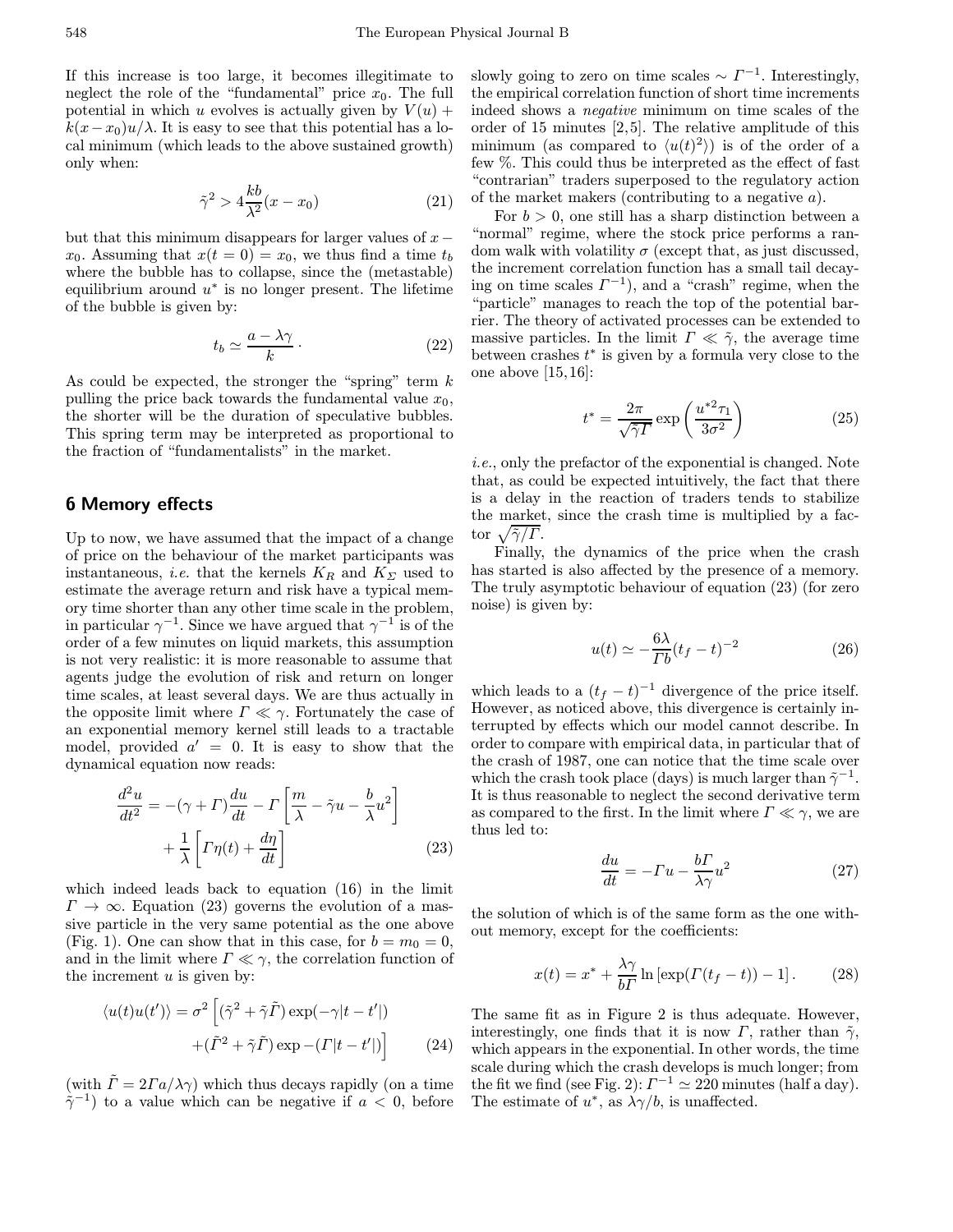## 7 Concluding remarks

We hope to have convinced the reader that the above Langevin equation, which is based on an identification of the different processes influencing supply and demand and their mathematical transcription, captures many of the features seen on markets. We have in particular emphasized the role of feedback, in particular through risk aversion, which leads to an "up-down" symmetry breaking non linear term  $u(t)^2$ . This term is responsible for the appearance of crashes, where "panic" is self reinforcing; it is also responsible for the sudden collapse of speculative bubbles. Interestingly, however, these crashes are rare events, which have an exponentially small probability of occurence (see Eq. (19)). We predict that the "shape" of the falldown of the price during a crash should be given by equation (28), which is compatible with empirical data (Fig. 2). An interesting feature of our simple model is that it implies a relation between parameters describing the statistical properties of returns during the "normal" regime and the frequency of crashes (Eq. (19)).

The "normal" regime, where the stock price behaves as a random walk, reveals non trivial correlations on the time scale over which operators perceive a change of trend. In particular, a small negative dip related to the existence of contrarian traders can appear. In this respect, it is important to stress that within these models the presence of correlations lead, in principle, to simple winning strategies (on average). It is however easy to convince oneself that if the level of correlations is small (for example, as seen above, of order of a few percent after tens of minutes), the transaction costs are such that arbitrage cannot be implemented in practice [2]. Therefore, we believe that non trivial correlations can be observed on financial data, and do actually arise naturally when feedback effects are included.

Before closing, we would like to discuss briefly several other points. The first one concerns the fact that we have considered  $x$  to be the price, rather than the log of the price. Of course, on short time scales, this does not matter, and actually a description in terms of the price itself is often preferable on short time scales [2]. On longer time scales, however, the log of the price should be prefered since it describes the evolution of prices in relative rather than absolute terms. However, on these long time scales, one should also take into account the evolution of the model parameters (such as the fundamental price  $x_0$ , or the average trend  $m_0$ ), which are related to economic factors and thus not amenable to such a simple statistical treatment, based on consideration of a purely speculative market. Second, we have identified a "normal" regime, where  $u$  oscillates around zero, and a crash regime for  $|u| > u^*$ . In the model presented above, the "normal" fluctuations are Gaussian<sup>6</sup> if  $\eta$  is Gaussian and if the relation between price changes and supply/demand unbalance is linear. In order to account for the large kurtosis observed on markets during "normal" periods (i.e. excluding crashes), one necessarily has to take into account either the non linearity of the price change and/or the intermittent (non-Gaussian) nature of the random shocks, in particular the role of the feedback term  $D_1$  introduced in equation (11), which can easily be shown to lead to "fat tails". Although the quantitative formulae given above are affected by such effects, the qualitative picture will remain.

Finally, the above model, where crashes appear as activated events, suggests a tentative interpretation for "logperiodic" oscillations seen before crashes [8]. Imagine that each time  $u$  reaches – by accident – an anomalously negative value (but above  $u^*$ ), the market becomes more "nervous". This means that its susceptibility to external disturbances like news will increase. In our model, this can be described by an increase of the parameter  $D \propto \sigma^2$ , through the term  $D_1$  in equation (11). If D increases by a certain value  $\delta D$  at every accident and since D appears in an exponential, this implies that the average time  $\Delta t$ before the next "accident" is decreased by a certain factor which, to linear order in  $\delta D$ , is constant:

$$
\Delta t_{n+1} = \Delta t_n S^{-\delta D/D} \qquad S = \exp\left(\frac{u^{*2}\tau_1}{3\sigma^2}\right). \tag{29}
$$

This leads to a roughly log-periodic behaviour, which indeed predicts that the time difference between two events is a geometric series. However, our scenario is not related to a critical point: the crash appears when u exceeds  $u^*$ , and not when  $\Delta t \rightarrow 0$ , *i.e.*, when crash events accumulate. In this respect, it should be noted that according to the critical log periodic theory, there should have been another crash near the end of November 1997, and then again roughly 10 days later, which did not occur [18].

We would like to thank J.P. Aguilar, S. Galluccio, L. Laloux and especially M. Potters for many discussions on the problem of stock market fluctuations and crashes.

#### References

- 1. C.W.J. Granger, Z.X. Ding, Stylized facts on the temporal distributional properties of daily data from speculative markets, Working Paper, University of California, San Diego (1994); D.M. Guillaume, M.M. Dacorogna, R.R. Davé, U.A. Müller, R.B. Olsen, O.V. Pictet, Finance and Stochastics 1, 95-130 (1997); R. Mantegna, H.E. Stanley, Nature 376, 46-49 (1995).
- 2. J.P. Bouchaud, M. Potters, Théorie des Risques Financiers (Aléa-Saclay, Eyrolles, 1997).
- 3. R. Cont, M. Potters, J.P. Bouchaud, in Scale invariance and beyond, edited by B. Dubrulle, F. Graner, D. Sornette (EDP-Springer, 1997); R. Cont, Science & Finance Working Paper 97-01 (cond-mat/9705075).

<sup>6</sup> Note that in our model, "normal" fluctuations and crashes describe two very different regimes of the same dynamical equation. In this sense, we agree with the idea that market crashes are indeed "outliers" from a statistical point of view [17], since the shape of the tail of the distribution in the normal regime

cannot be usefully extrapolated to the unstable regime. Imposing a constant current in the unstable region of equation (16) actually leads to  $P(u) \sim |u|^{-2}$  for large negative u's.